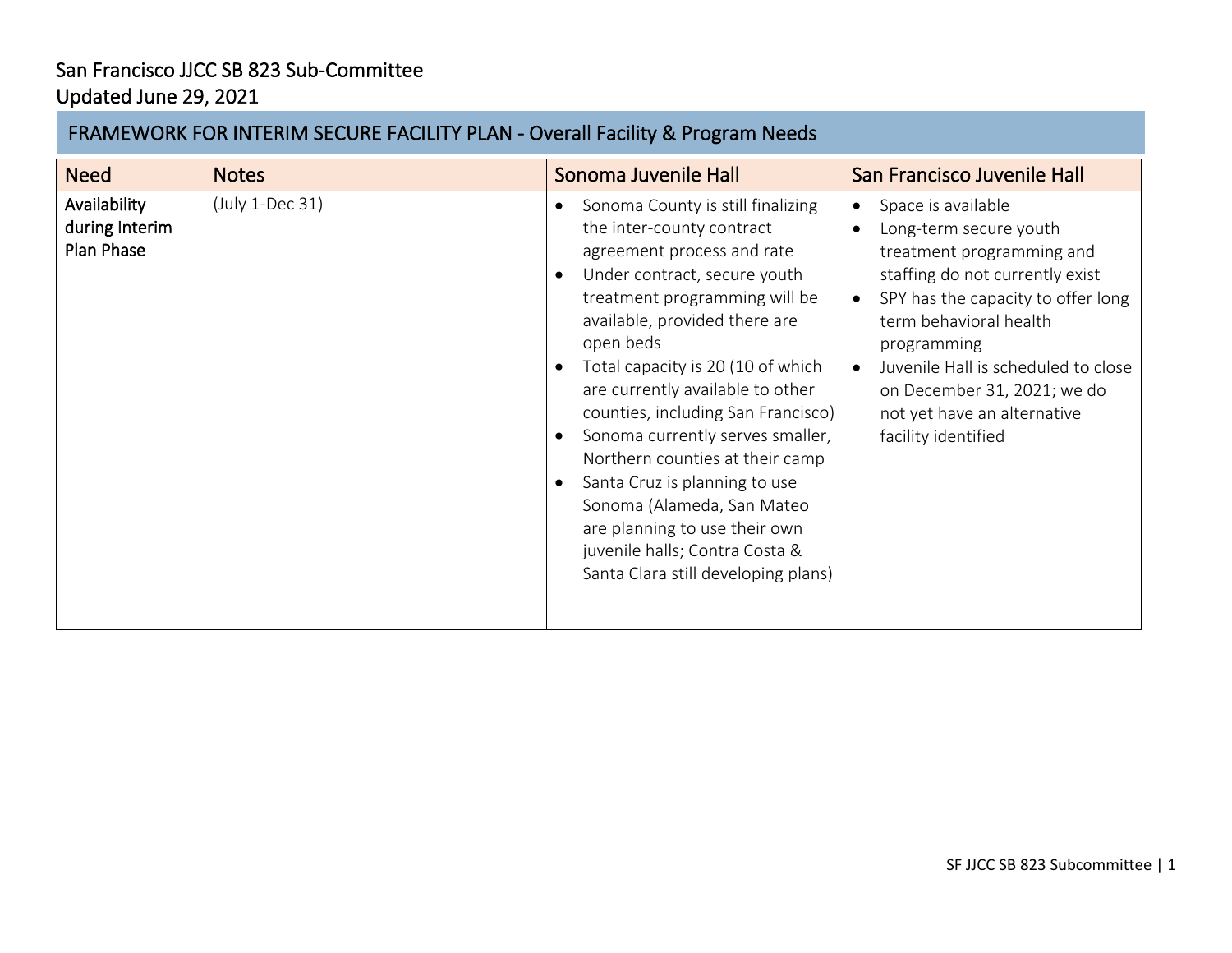| <b>Need</b>                | <b>Notes</b>                                                                                                                                                                                                                                                                                                                                                                                                                                                                                                                                                                                                                                                                                                                 | Sonoma Juvenile Hall                                                                                                                                                                                                                                                                                                                                                                                                                                                                                                                                                                                                               | San Francisco Juvenile Hall |
|----------------------------|------------------------------------------------------------------------------------------------------------------------------------------------------------------------------------------------------------------------------------------------------------------------------------------------------------------------------------------------------------------------------------------------------------------------------------------------------------------------------------------------------------------------------------------------------------------------------------------------------------------------------------------------------------------------------------------------------------------------------|------------------------------------------------------------------------------------------------------------------------------------------------------------------------------------------------------------------------------------------------------------------------------------------------------------------------------------------------------------------------------------------------------------------------------------------------------------------------------------------------------------------------------------------------------------------------------------------------------------------------------------|-----------------------------|
| Access/<br>Proximity to SF | How many miles from SF?<br>How does this impact families?<br>Transportation, cost, time,<br>$\Omega$<br>communications, etc.<br>How does this impact<br>programming/support from SF CBOs?<br>How do we ensure continuity of<br>programming when young person is<br>released?<br>How does this impact court<br>hearings/transportation needs, etc.<br>Currently no statewide statute to<br>continue remote hearings beyond the<br>90 days AFTER end of emergency rules<br>and some discussion that juvenile<br>proceedings may be exempt.<br>Access to counsel/ legal team.<br>Virtual communication technology<br>access<br>How is gang involvement addressed in<br>regional sense, both in Juvenile Hall<br>and in transit? | Sonoma County juvenile hall is in<br>$\bullet$<br>Santa Rosa, 48 miles from SF<br>No direct public transportation<br>$\bullet$<br>from SF to Sonoma JH; 1 hr 20<br>min drive<br>Sonoma is amenable to working<br>$\bullet$<br>with SF CBO/ program<br>professionals<br>Santa Cruz is using YPFG to<br>$\bullet$<br>purchase vans to provide<br>transportation to Sonoma for<br>families.<br>To discuss: court hearings &<br>$\bullet$<br>transportation needs<br>To discuss: how does Sonoma<br>$\bullet$<br>County address gang<br>considerations?<br>TBD whether state will allow<br>$\bullet$<br>remote proceedings to continue | N/A                         |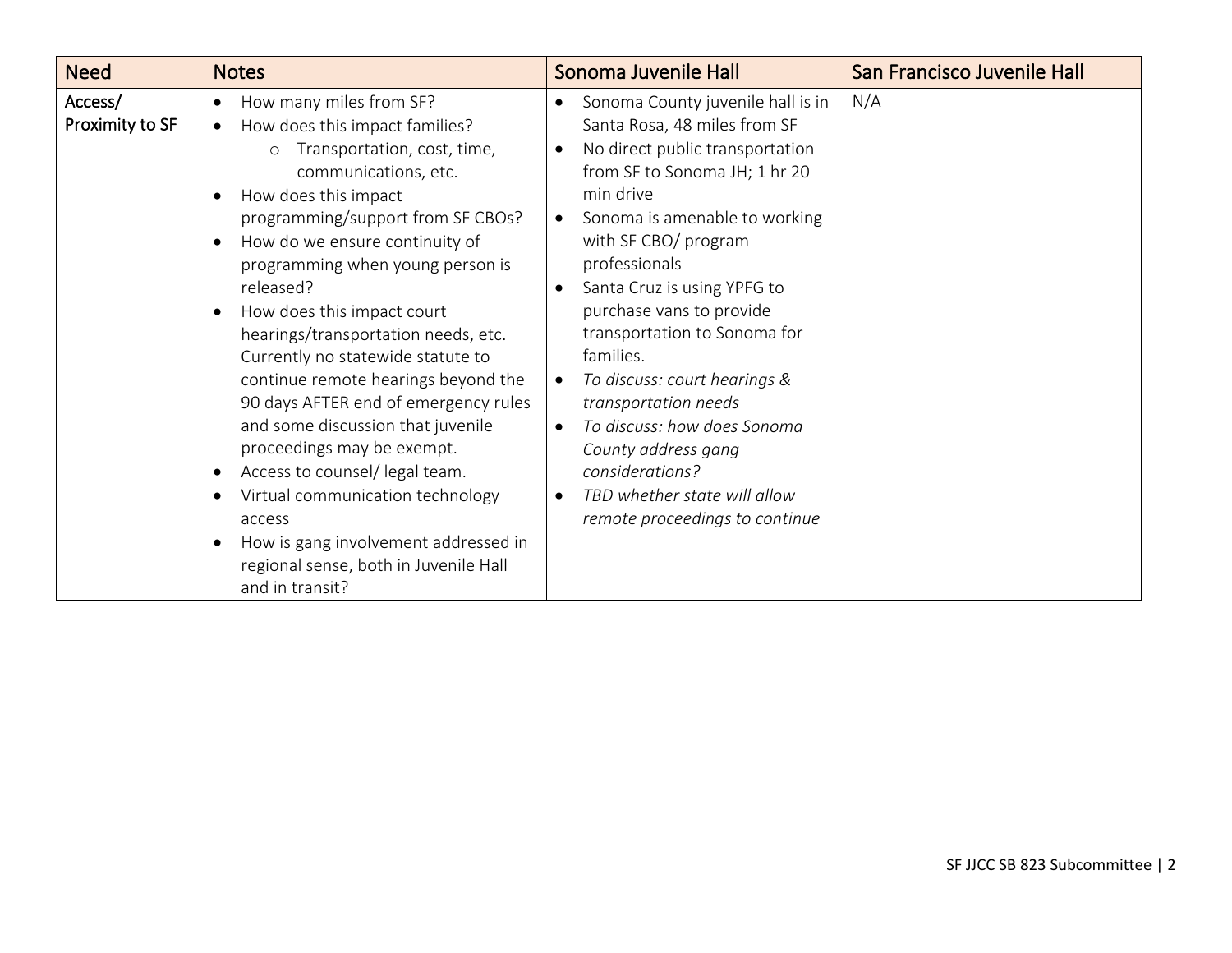| <b>Need</b>                                                           | <b>Notes</b>                                                                                                                                                                                                                                                                                                                                                                                         | Sonoma Juvenile Hall                                                                                                                                                                                                                                                                                                                                                                                                                                    | San Francisco Juvenile Hall                                                                                                                                                                                                                                                                                                                                                                              |
|-----------------------------------------------------------------------|------------------------------------------------------------------------------------------------------------------------------------------------------------------------------------------------------------------------------------------------------------------------------------------------------------------------------------------------------------------------------------------------------|---------------------------------------------------------------------------------------------------------------------------------------------------------------------------------------------------------------------------------------------------------------------------------------------------------------------------------------------------------------------------------------------------------------------------------------------------------|----------------------------------------------------------------------------------------------------------------------------------------------------------------------------------------------------------------------------------------------------------------------------------------------------------------------------------------------------------------------------------------------------------|
| If not in SF, open<br>to SF<br>involvement/<br>services/<br>supports? | Ensure that young people have access<br>$\bullet$<br>to all resources they need/ wealth of<br>resources available in SF.<br>How does this impact court<br>hearings/transportation needs, etc.?<br>"Culture" of other jurisdictions is<br>important to consider as well.<br>Access to virtual communication<br>technology for SF CBOs<br>CBO involvements in MDTs, case<br>planning                   | Sonoma is amenable to working<br>$\bullet$<br>with SF CBO/ program<br>professionals<br>To discuss: court hearings &<br>$\bullet$<br>transportation needs<br>To discuss: "culture" of Sonoma<br>$\bullet$<br>juvenile hall<br>To discuss: how would Sonoma<br>$\bullet$<br>case managers work with SF<br>CBOs and stakeholders                                                                                                                           | N/A<br>$\bullet$                                                                                                                                                                                                                                                                                                                                                                                         |
| Oriented to<br>Reentry                                                | "Culture" of other jurisdictions is<br>$\bullet$<br>important to consider as well.<br>Reentry planning begins early on in the<br>program.<br>SF CBOs participate in reentry<br>$\bullet$<br>planning/ensure continuity of services/<br>ensure resources available when they<br>return home.<br>Immediate access to SF based TAYA<br>serving programming, including<br>housing, workforce development | Sonoma currently provides long-<br>$\bullet$<br>term programming and reentry<br>programming for young people<br>committed to their juvenile hall<br>Sonoma is exploring step down<br>$\bullet$<br>options, including their camp and<br>a day release program<br>To discuss: "culture" of Sonoma<br>$\bullet$<br>juvenile hall<br>SF youth will return to SF JPD and<br>$\bullet$<br>SF Juvenile Court for reentry; no<br>obligation to return to Sonoma | SF does not currently provide<br>$\bullet$<br>long-term programming for<br>young people in juvenile hall<br>SPY staff can provide/coordinate<br>long term programming with<br>community partners and JPD<br>staff. Can identify a re-entry plan<br>from beginning of commitment<br>and began linkage to services<br>upon release.<br>To discuss: long term and reentry<br>$\bullet$<br>programming in SF |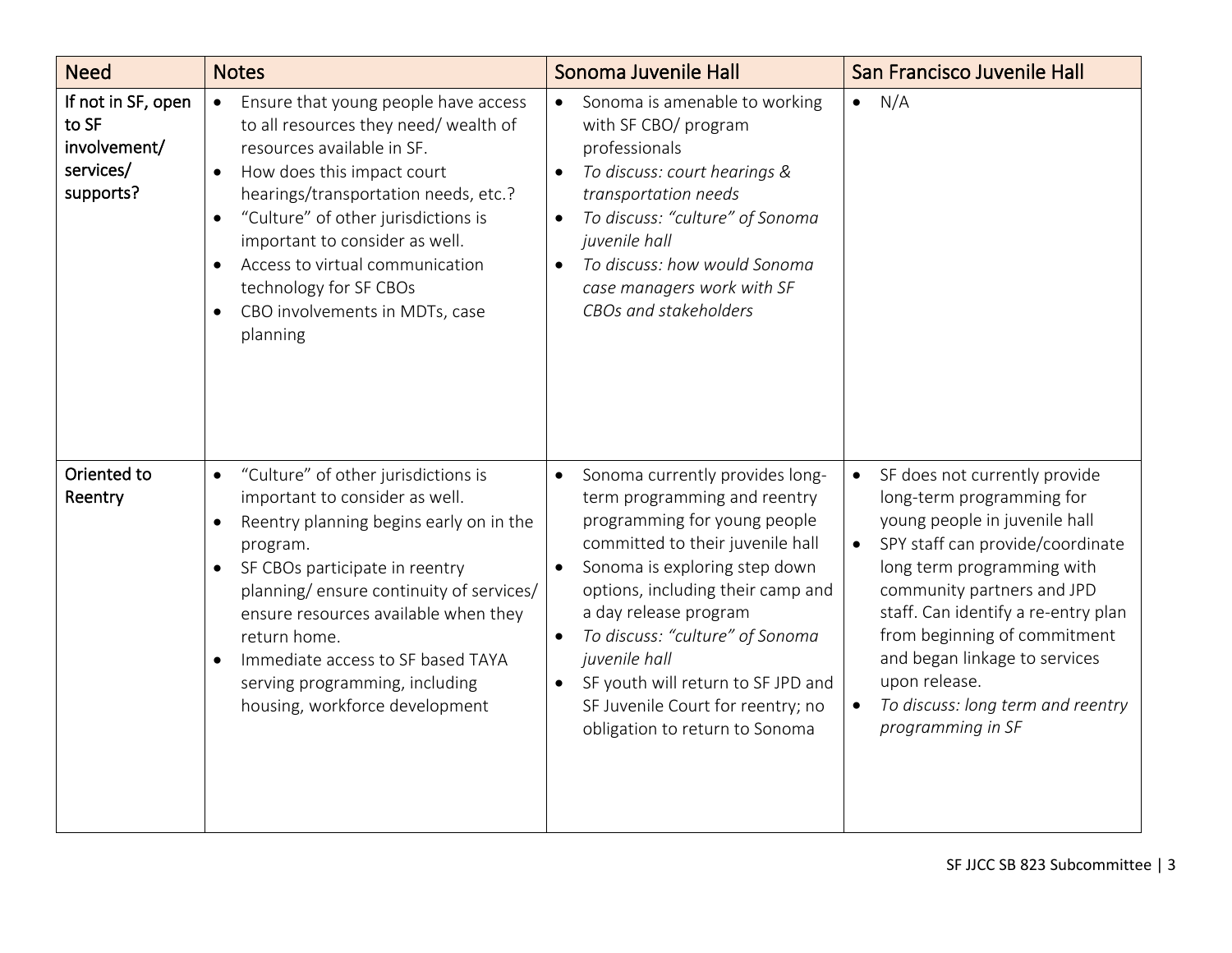| <b>Need</b>                                                                                                             | <b>Notes</b>                                                                                                                                                                                                                                                                                                                                                                                                                                                                                                                                      | Sonoma Juvenile Hall                                                                                                                                                                                                                                                                                                                                             | San Francisco Juvenile Hall                                                                                                                                                                              |
|-------------------------------------------------------------------------------------------------------------------------|---------------------------------------------------------------------------------------------------------------------------------------------------------------------------------------------------------------------------------------------------------------------------------------------------------------------------------------------------------------------------------------------------------------------------------------------------------------------------------------------------------------------------------------------------|------------------------------------------------------------------------------------------------------------------------------------------------------------------------------------------------------------------------------------------------------------------------------------------------------------------------------------------------------------------|----------------------------------------------------------------------------------------------------------------------------------------------------------------------------------------------------------|
| Cost/Funding                                                                                                            | Ensure CBO funding available for SF<br>$\bullet$<br>CBOs for programs, time,<br>transportation for in custody and<br>reentry services<br>Ensure commitment to funding<br>$\bullet$<br>high quality programming for all<br>youth (regardless of county)<br>Flexible funding for families of<br>youth for transportation, basic<br>needs, services                                                                                                                                                                                                  | ~\$110,000/year (tentative and<br>$\bullet$<br>subject to change)<br>To discuss: How SF will contract<br>$\bullet$<br>for SF CBOs to provide services in<br>Sonoma                                                                                                                                                                                               | To discuss<br>$\bullet$<br>To discuss: funding for separate<br>unit?<br>To discuss: funding to enhance<br>$\bullet$<br>services (as described in<br>programming below)<br>Timeline for providing funding |
| Facility<br><b>Attributes</b>                                                                                           | <b>Physical Space</b>                                                                                                                                                                                                                                                                                                                                                                                                                                                                                                                             |                                                                                                                                                                                                                                                                                                                                                                  |                                                                                                                                                                                                          |
| Ensure that<br>young people<br>have access to all<br>resources they<br>need/ wealth of<br>resources<br>available in SF. | A place that young people can learn<br>and thrive.<br>A place that feels less like a<br>$\bullet$<br>prison/locked facility and more<br>homelike - including windows,<br>bedrooms, beds, bathrooms.<br>Outdoor green space and structure<br>$\bullet$<br>that allows for outdoor time and<br>activities.<br>Need to consider safety of young<br>people and staff in terms of<br>security/secured features of facility to<br>prevent harm to young people, staff,<br>and AWOLS<br>On site education space<br>Space for gender non-conforming youth | Sonoma is using their juvenile<br>$\bullet$<br>hall; they do not plan to<br>designate a unit for secure track<br>Sonoma juvenile hall is the same<br>$\bullet$<br>design as SF juvenile hall<br>Indicated that there are some<br>$\bullet$<br>visiting and classroom spaces<br>that they are "softening"<br>To discuss: physical space of<br>$\bullet$<br>Sonoma | For interim, SF would be using<br>$\bullet$<br>juvenile hall, which has outdoor<br>space<br>To discuss: physical space of SF;<br>$\bullet$<br>designated unit?                                           |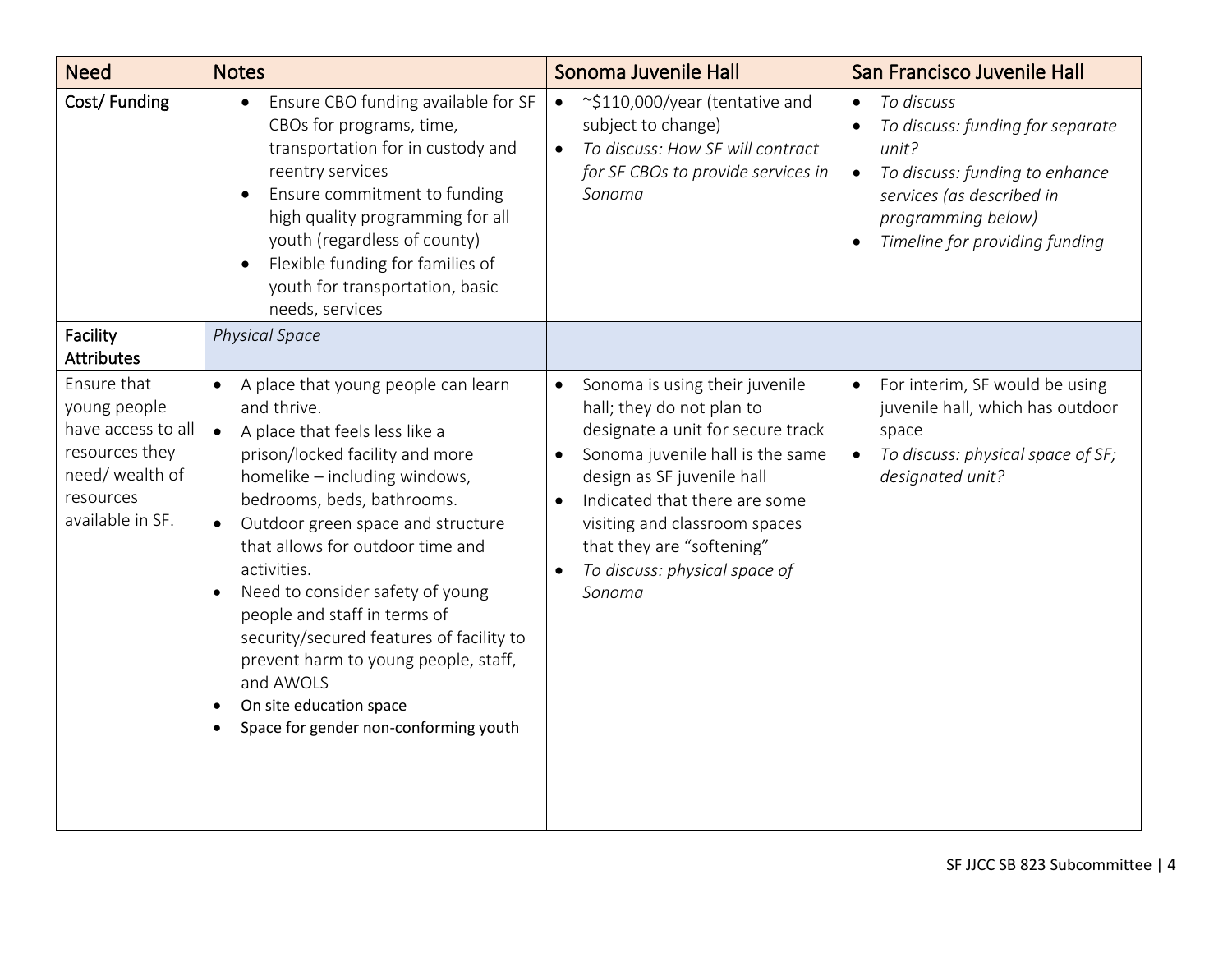| <b>Need</b>                   | <b>Notes</b>                                                                                                                                                                                                                                                                                                                                                                                                                                                                                                         | Sonoma Juvenile Hall                                                                                                                                                                                  | San Francisco Juvenile Hall                                                                                                                                                                                                                                                                                                                                                                                                                                                                                                                                                                      |
|-------------------------------|----------------------------------------------------------------------------------------------------------------------------------------------------------------------------------------------------------------------------------------------------------------------------------------------------------------------------------------------------------------------------------------------------------------------------------------------------------------------------------------------------------------------|-------------------------------------------------------------------------------------------------------------------------------------------------------------------------------------------------------|--------------------------------------------------------------------------------------------------------------------------------------------------------------------------------------------------------------------------------------------------------------------------------------------------------------------------------------------------------------------------------------------------------------------------------------------------------------------------------------------------------------------------------------------------------------------------------------------------|
| Facility<br><b>Attributes</b> | <b>Basic Needs</b>                                                                                                                                                                                                                                                                                                                                                                                                                                                                                                   |                                                                                                                                                                                                       |                                                                                                                                                                                                                                                                                                                                                                                                                                                                                                                                                                                                  |
|                               | Food & Nutrition: how does facility<br>$\bullet$<br>exceed minimum BSCC standards?<br>Who provides the food and prep?<br>Do young people have the opportunity<br>$\bullet$<br>to cook their own meals?<br>Is there a system in place if a kid is<br>$\bullet$<br>placed out of county or will live out of<br>county to ensure that Medi-Cal is not<br>interrupted and/or is in place upon<br>release?<br>Access to medical, dental, behavioral<br>health services/ care<br>Access to spiritual services<br>$\bullet$ | To discuss: basic needs in<br>$\bullet$<br>Sonoma facility; request for<br>additional food policy<br>Chef, four cooks, all food freshly<br>$\bullet$<br>prepared in kitchen, two hot<br>meals per day | Meets BSCC minimum standards<br>Food is prepared by professional<br>$\bullet$<br>cooks and food services workers;<br>youth do not have the<br>opportunity to prep/cook their<br>own food<br>Juvenile Hall Director<br>works with DPH to<br>develop plan to meet<br>dietary needs; hoping to<br>get as needed registered<br>dietitian.<br>Youth are provided as<br>much food as they can<br>eat<br>Access to medical, dental,<br>behavioral health care<br>Access to spiritual services<br>Access to 24/7 medical and<br>behavioral health services.<br>To discuss: basic needs in Sf<br>facility |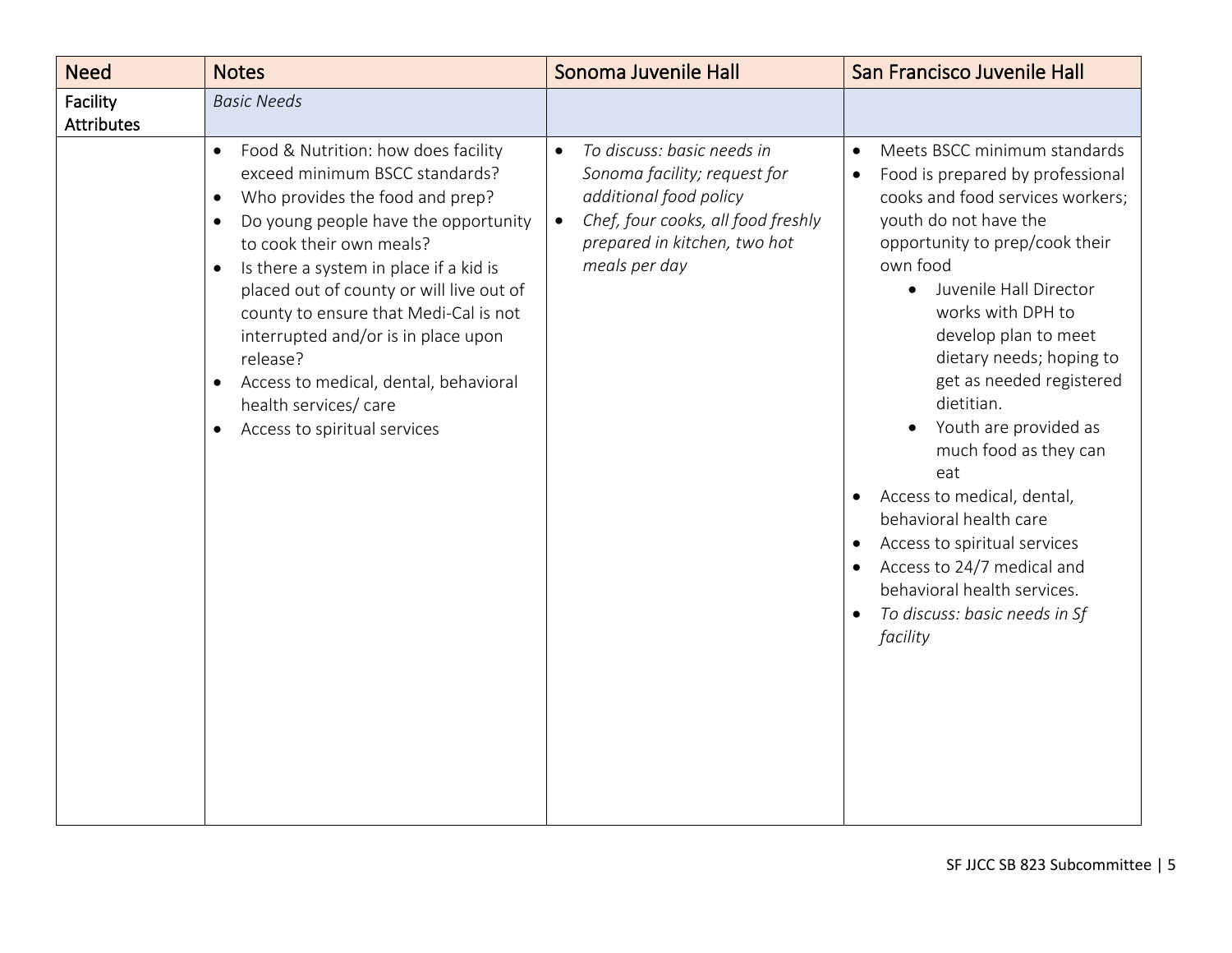| <b>Need</b>                   | <b>Notes</b>                                                                                                                                                                                                                                                                                                                                                                                                                                                                                                                                                                                                                                                                                                                                                                                                                                                                                                                                                                                                                                                                                                                | Sonoma Juvenile Hall                                                                                                                                                                                                                                                                                                                                                                                                                                                                                                                                                                                                                                                                                                                                                    | San Francisco Juvenile Hall                                                                                                                                                                                                                                                                                                                                                                                                                                                                                                                                                                                                                                                                                                                                                                                                                                                                                                                                                                             |
|-------------------------------|-----------------------------------------------------------------------------------------------------------------------------------------------------------------------------------------------------------------------------------------------------------------------------------------------------------------------------------------------------------------------------------------------------------------------------------------------------------------------------------------------------------------------------------------------------------------------------------------------------------------------------------------------------------------------------------------------------------------------------------------------------------------------------------------------------------------------------------------------------------------------------------------------------------------------------------------------------------------------------------------------------------------------------------------------------------------------------------------------------------------------------|-------------------------------------------------------------------------------------------------------------------------------------------------------------------------------------------------------------------------------------------------------------------------------------------------------------------------------------------------------------------------------------------------------------------------------------------------------------------------------------------------------------------------------------------------------------------------------------------------------------------------------------------------------------------------------------------------------------------------------------------------------------------------|---------------------------------------------------------------------------------------------------------------------------------------------------------------------------------------------------------------------------------------------------------------------------------------------------------------------------------------------------------------------------------------------------------------------------------------------------------------------------------------------------------------------------------------------------------------------------------------------------------------------------------------------------------------------------------------------------------------------------------------------------------------------------------------------------------------------------------------------------------------------------------------------------------------------------------------------------------------------------------------------------------|
| Facility<br><b>Attributes</b> | Programming                                                                                                                                                                                                                                                                                                                                                                                                                                                                                                                                                                                                                                                                                                                                                                                                                                                                                                                                                                                                                                                                                                                 |                                                                                                                                                                                                                                                                                                                                                                                                                                                                                                                                                                                                                                                                                                                                                                         |                                                                                                                                                                                                                                                                                                                                                                                                                                                                                                                                                                                                                                                                                                                                                                                                                                                                                                                                                                                                         |
|                               | Evidence-based, long-term<br>$\bullet$<br>programming models: Does an out of<br>county facility or SF Juvenile Hall have<br>the capacity to offer this?<br>Case plan that is inclusive of time in<br>secure facility through successful<br>reentry into the community.<br>SF services with access to facility so<br>$\bullet$<br>young people remain connected to<br>community and have continuity of care<br>upon release.<br>Diverse array of education and<br>$\bullet$<br>vocational opportunities, including post<br>secondary education.<br>Meaningful supportive aftercare<br>options.<br>Life skills training; documents; ID<br>$\bullet$<br>Ombudsman services: local in addition<br>$\bullet$<br>to state?<br>Physical fitness space/ services.<br>$\bullet$<br>Access to staff/CBO providers with<br>$\bullet$<br>lived experience to connect with young<br>people for both in custody and reentry<br>programming.<br>Opportunities for expressive arts<br>$\bullet$<br>(music, dance, creative writing, visual<br>arts)<br>Services for gender non-conforming<br>$\bullet$<br>youth<br>Services for LGBTQ youth | Sonoma currently provides long-<br>$\bullet$<br>term programming for young<br>people committed to their<br>juvenile hall<br>Utilizes case managers within<br>$\bullet$<br>their juvenile hall to provide<br>streamlined case planning, in<br>collaboration with Probation and<br>CBOs<br>Amenable to working with SF<br>$\bullet$<br>CBO/program professionals<br>Provides Career & Technical<br>$\bullet$<br>Education courses; in discussion<br>with local community college to<br>provide on-site classes<br>Contracts with or provides<br>$\bullet$<br>programming through Seneca<br>and local CBOs, including sex<br>offender treatment; in discussion<br>re: additional CBO partnerships,<br>including girls programming.<br>To discuss: programming in<br>Sonoma | SF does not currently provide<br>$\bullet$<br>long-term programming in<br>juvenile hall<br>Programs and services have<br>access to juvenile hall, including<br>Omega Group, Sunset Youth<br>Services, Success Centers, FLY,<br>Block 2 Block, Beat Within, Art of<br>Yoga, Young Women's Freedom<br>Center, Power Source, Life Skills<br>& Mentoring, Youth Narrative,<br>San Dimas Church<br>Currently, SFUSD provides high<br>$\bullet$<br>school programming and is<br>exploring/planning higher<br>education options.<br>SPY has staff on site 12 hours a<br>day/7 days a week. They do have<br>the capacity to provide long term<br>programming utilizing EBPs and<br>develop individualized treatment<br>plans. SPY Staff can collaborate<br>with community providers to<br>develop an individualized<br>treatment and re-entry plan.<br>Advantages to this are by the<br>time a youth receives a DJJ<br>commitment they would have<br>already been assessed and<br>connected to a SPY clinician. |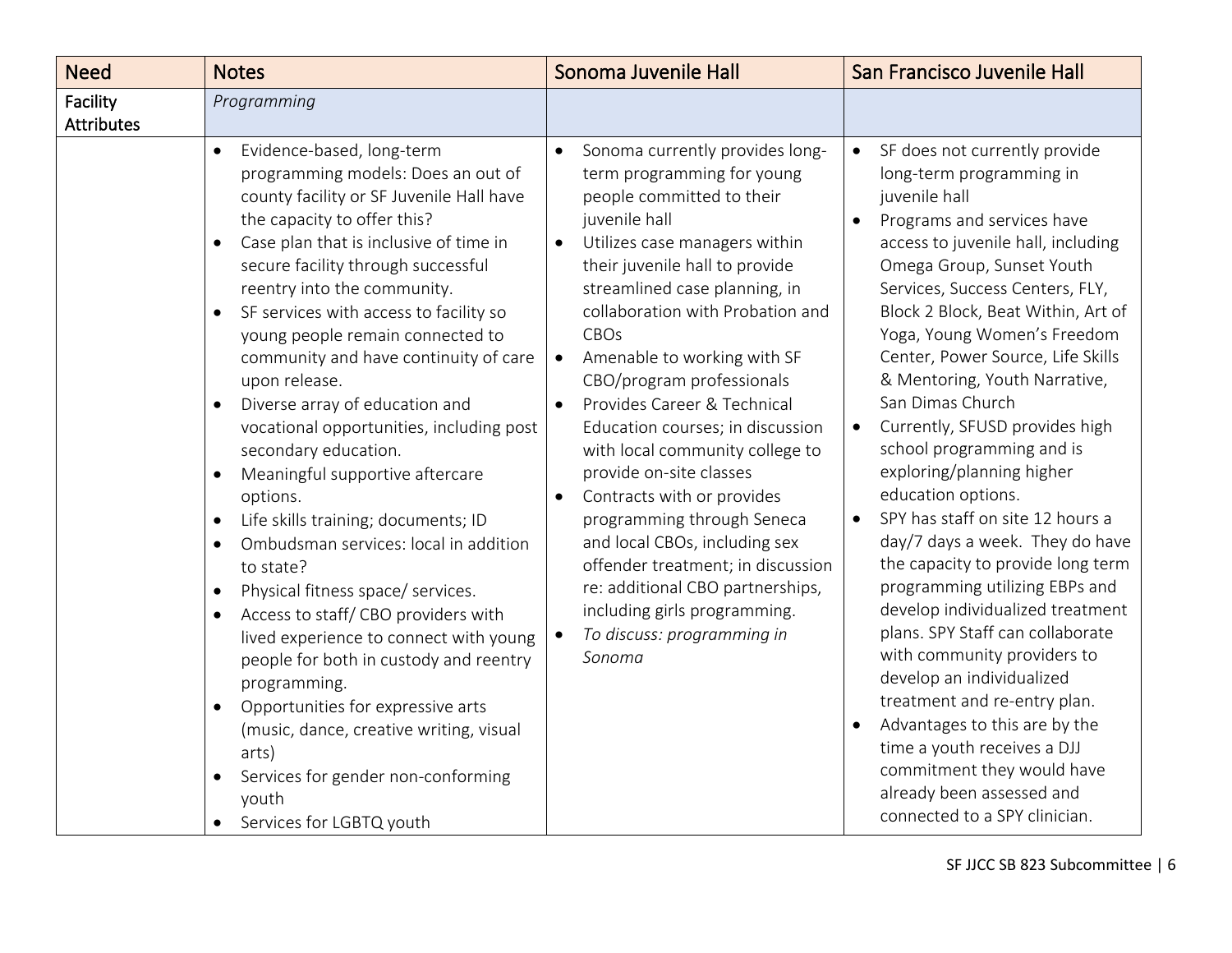| <b>Need</b>                   | <b>Notes</b>                                                                                                                                                                                                                                                                                                                                                                                                                                                                                      | Sonoma Juvenile Hall                                                                                                                                                                                 | San Francisco Juvenile Hall                                                                                                                                                                                                                                                                                                                                                                                                                         |
|-------------------------------|---------------------------------------------------------------------------------------------------------------------------------------------------------------------------------------------------------------------------------------------------------------------------------------------------------------------------------------------------------------------------------------------------------------------------------------------------------------------------------------------------|------------------------------------------------------------------------------------------------------------------------------------------------------------------------------------------------------|-----------------------------------------------------------------------------------------------------------------------------------------------------------------------------------------------------------------------------------------------------------------------------------------------------------------------------------------------------------------------------------------------------------------------------------------------------|
|                               | Access to music in room/ personal<br>$\bullet$<br>choice<br>CBO involvements in MDTs, case<br>$\bullet$<br>planning<br>Defense counsel accessible to youth<br>and involved in MDTs, CFTs; ongoing<br>throughout detention, post-disposition,<br>and post-release                                                                                                                                                                                                                                  |                                                                                                                                                                                                      | Youth and family will be known<br>to team.<br>To discuss: programming in SF                                                                                                                                                                                                                                                                                                                                                                         |
| Facility<br><b>Attributes</b> | <b>Staffing Model</b>                                                                                                                                                                                                                                                                                                                                                                                                                                                                             |                                                                                                                                                                                                      |                                                                                                                                                                                                                                                                                                                                                                                                                                                     |
|                               | What are the qualifications/desired<br>$\bullet$<br>experience and expertise of staff<br>beyond the state law minimums?<br>What do staff security techniques look<br>like?<br>Does the facility permit the use<br>$\circ$<br>of pepper spray<br>What are behavioral change models<br>used by staff; use of<br>sanctions/incentives; access to<br>visitation as incentive/ sanction<br>Ensure compliance with state law:<br>$\bullet$<br>don't add time; room confinement<br><b>Staff training</b> | Sonoma does permit the use of<br>$\bullet$<br>pepper spray in their facility<br>Sonoma uses a behavioral<br>$\bullet$<br>intervention system<br>To discuss: staffing model in<br>$\bullet$<br>Sonoma | SF does not permit the use of<br>$\bullet$<br>pepper spray in juvenile hall<br>SF uses verbal interventions;<br>$\bullet$<br>hands on as last resort;<br>relationship focused de-<br>escalation<br>Room confinement only used<br>when youth presents threat to<br>themselves, staff, or other youth;<br>used minimally under Director<br>Uppal; not used as discipline<br>o Re-assessed at regular<br>intervals<br>To discuss: staffing model in SF |
| Number of<br>options          | Do we want one option or more than<br>$\bullet$<br>one option?<br>E.g., SF as well as another county<br>What is the back up plan if program<br>isn't working?                                                                                                                                                                                                                                                                                                                                     | To discuss<br>$\bullet$                                                                                                                                                                              |                                                                                                                                                                                                                                                                                                                                                                                                                                                     |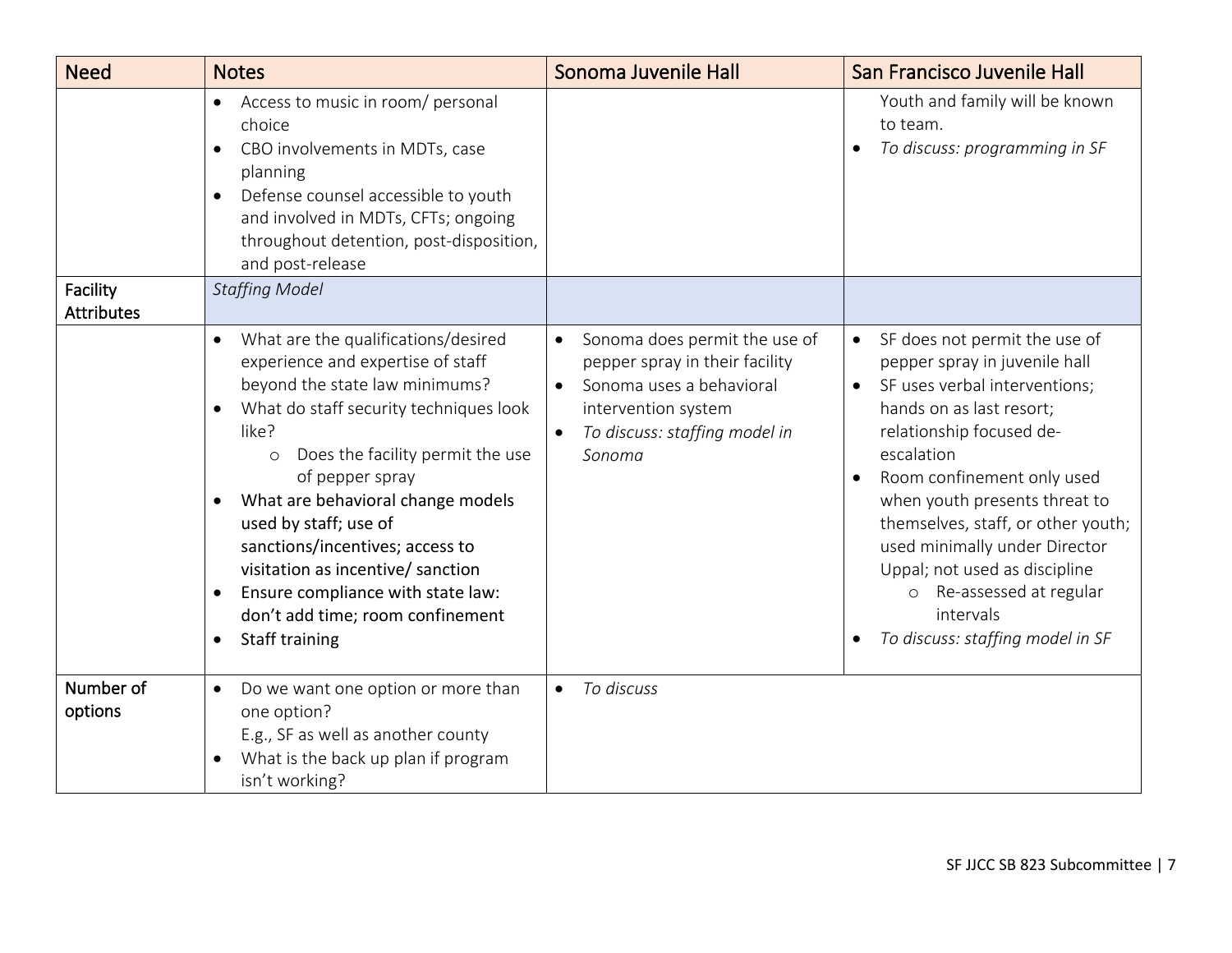|                                                 | Alignment to Core Values (pulled from CJHWG Values)                                                                                                                                                                                                                                                                                                                                                                                          | Sonoma Juvenile Hall                                                                                            | San Francisco Juvenile Hall                                                          |
|-------------------------------------------------|----------------------------------------------------------------------------------------------------------------------------------------------------------------------------------------------------------------------------------------------------------------------------------------------------------------------------------------------------------------------------------------------------------------------------------------------|-----------------------------------------------------------------------------------------------------------------|--------------------------------------------------------------------------------------|
| Healing-<br>1.<br>Centered<br><b>Models</b>     | How does the program/facility define, deliver,<br>$\bullet$<br>measure "healing-centered model"?<br>How do we ensure the least restrictive option/reduce<br>$\bullet$<br>use of confinement - in and out of secure youth<br>facility?<br>Does the program/facility serve similar population to<br>$\bullet$<br>our SF population/is this a good match?<br>Inclusion of restorative justice models/ principles/<br>$\bullet$<br>circles       | Sonoma's DJJ population<br>is primarily male, white,<br>and Latinx.                                             | SF's DJJ population is<br>primarily male, African-<br>American/Black, and<br>Latinx. |
| Family- Centered<br>2.<br><b>Models</b>         | How does the program/facility define, deliver, and<br>$\bullet$<br>measure "family-centered model"?<br>How are families respected, supported, and included<br>$\bullet$<br>in their child's care?                                                                                                                                                                                                                                            | To discuss<br>٠<br>Sonoma has specifically<br>$\bullet$<br>family centered<br>programs                          | To discuss                                                                           |
| Community<br>3 <sub>1</sub><br>Involvement      | How do we keep young people connected to their SF<br>$\bullet$<br>community?<br>Inclusion of CBOs in case planning, MDTs, CFTs, etc.<br>$\bullet$                                                                                                                                                                                                                                                                                            | Sonoma is amenable to<br>$\bullet$<br>working with SF<br>CBO/program<br>professionals                           | SF as community based<br>$\bullet$<br>programs in the Hall                           |
| Culturally<br>4.<br>Responsive<br><b>Models</b> | Program/facility must address language access<br>$\bullet$<br>including reducing barriers via interpreters, having<br>translators available to families, and addressing other<br>needs of monolingual families.<br>Are there any neighborhood-based safety concerns for<br>$\bullet$<br>SF young people in program/facility?<br>Does the Program/facility offer richness of diversity<br>found in SF community at all levels of programming? | To discuss<br>$\bullet$<br>Sonoma has Spanish<br>$\bullet$<br>speaking staff available<br>to youth and families | To discuss                                                                           |